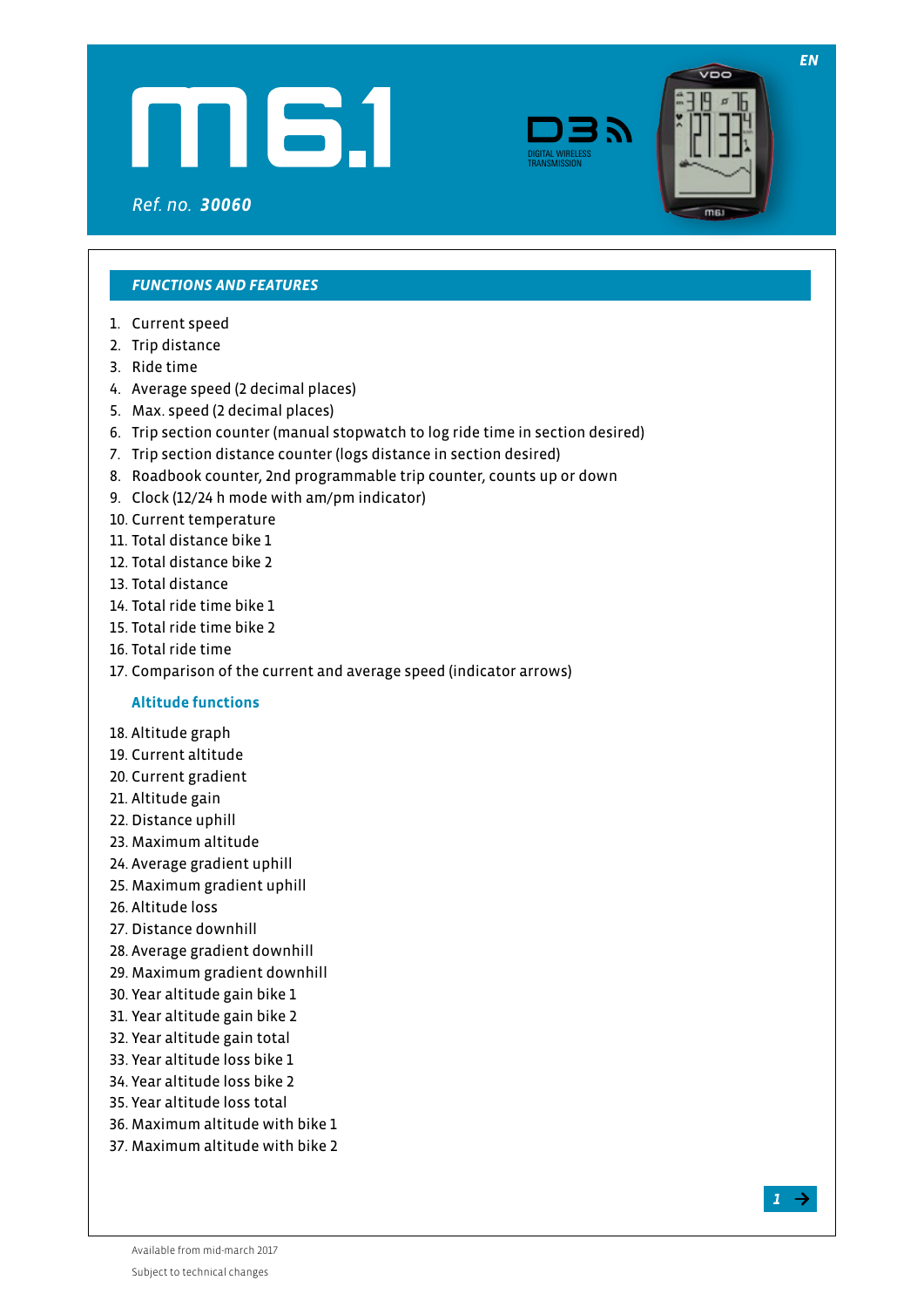





### *FUNCTIONS AND FEATURES*

- 38. Total distance uphill bike 1
- 39. Total distance uphill bike 2
- 40. Total distance uphill
- 41. Total distance downhill bike 1
- 42. Total distance downhill bike 2
- 43. Total distance downhill

#### **Heart rate functions with heart rate option activated:**

- 44. Current heart rate
- 45. Average heart rate
- 46. Maximum heart rate
- 47. Calorie burn
- 48. Heart rate as % of the personal HR max.
- 49. Training time below, in and above the selected training zone
- 50. Heart rate intensity zones graph (distribution across intensity zones)
- 51. Heart rate progression graph
- 52. Heart rate zone graph
- 53. Total calories burnt with bike 1
- 54. Total calories burnt with bike 2
- 55. Total calories burnt

#### **Cadence functions with cadence option activated:**

- 56. Current cadence
- 57. Average cadence
- 58. Maximum cadence

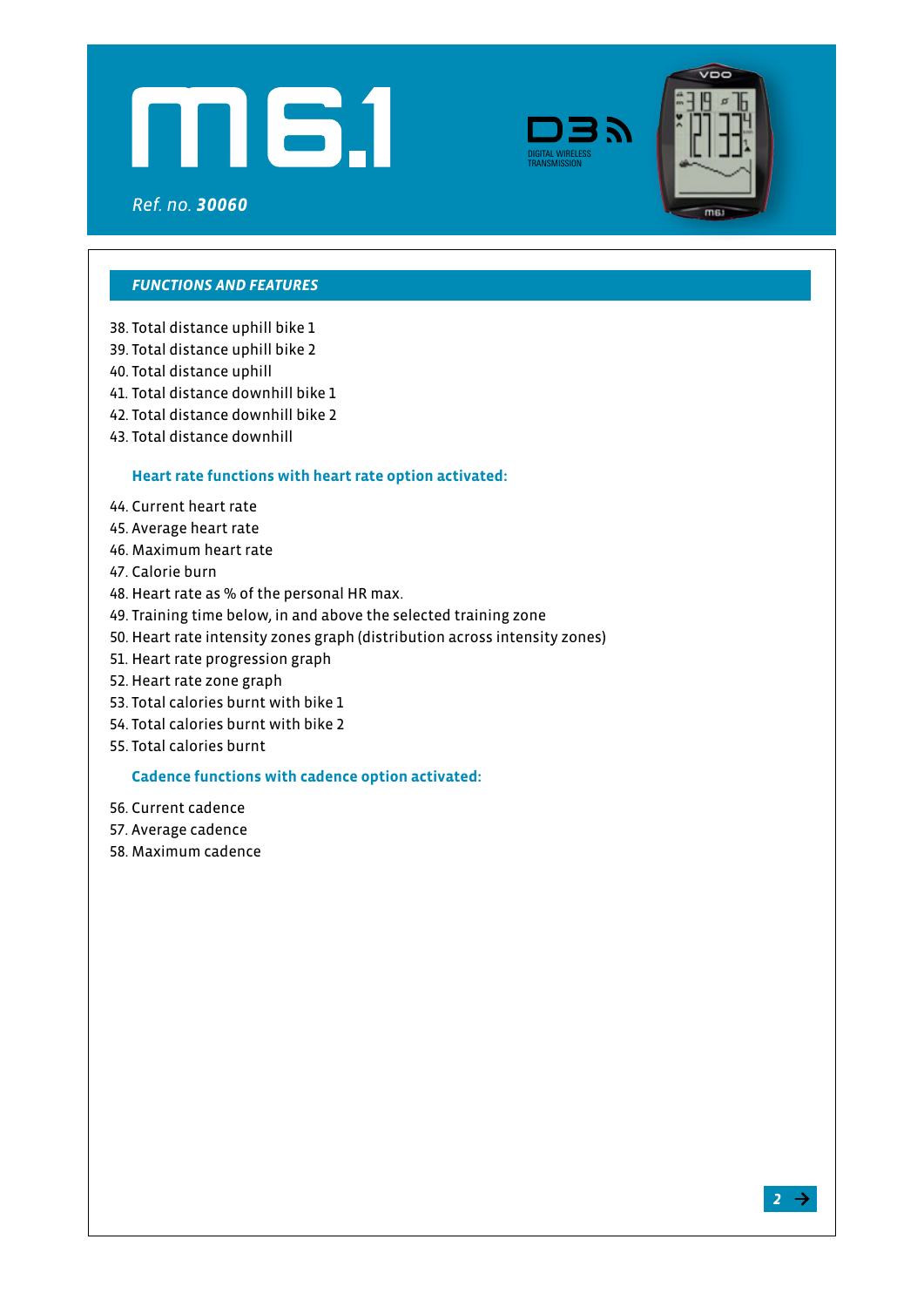





# *ADDITIONAL FEATURES M6.1*

- *D3 triple wireless transmission for speed, heart rate and cadence*
- **Trip data logging in 5-second intervals**
- *Log time 300 hours*
- *Log warning when remaining logging time is less than 3 hours*
- *Log deletion possible on M6.1*
- *Log view: trip data summary can be viewed on the M6.1*
- PC converter software generates a Fit file format for data exchange, e.g.  *with Strava and other portals*
- *Full text display in DE/EN/FR/IT/ES/NL*
- *Graphical display*
- *Large speed indicator*
- *Current altitude permanently on the display*
- *Current heart rate permanently on the display (with heart rate option activated)*
- *Current cadence permanently on the display (with cadence option activated)*
- *Speed indication in 0.2 kmh/mph increments*
- *Two different start altitudes to be selected*
- *Calibration via altitude or sea level pressure*
- *Automatic altitude correction during transport*
- *Data storage during battery change (data and settings)*
- *Low battery indicator for computer*
- *Low battery indicator for speed, heart rate and cadence transmitters*
- *Backlit display*
- *Three selectable heart rate training zones FIT/FAT/OWN*
- *Four configurable heart rate intensity zones*
- *Suitable for use with two bikes, separate data memory for each bike*
- *Wheelsize configurable via wheel circumference or integrated tyre table*
- *Display sleep mode after a five-minute break*
- *Auto start/stop when setting off after a break*
- *Twist-click bracket for handlebar or stem mounting*

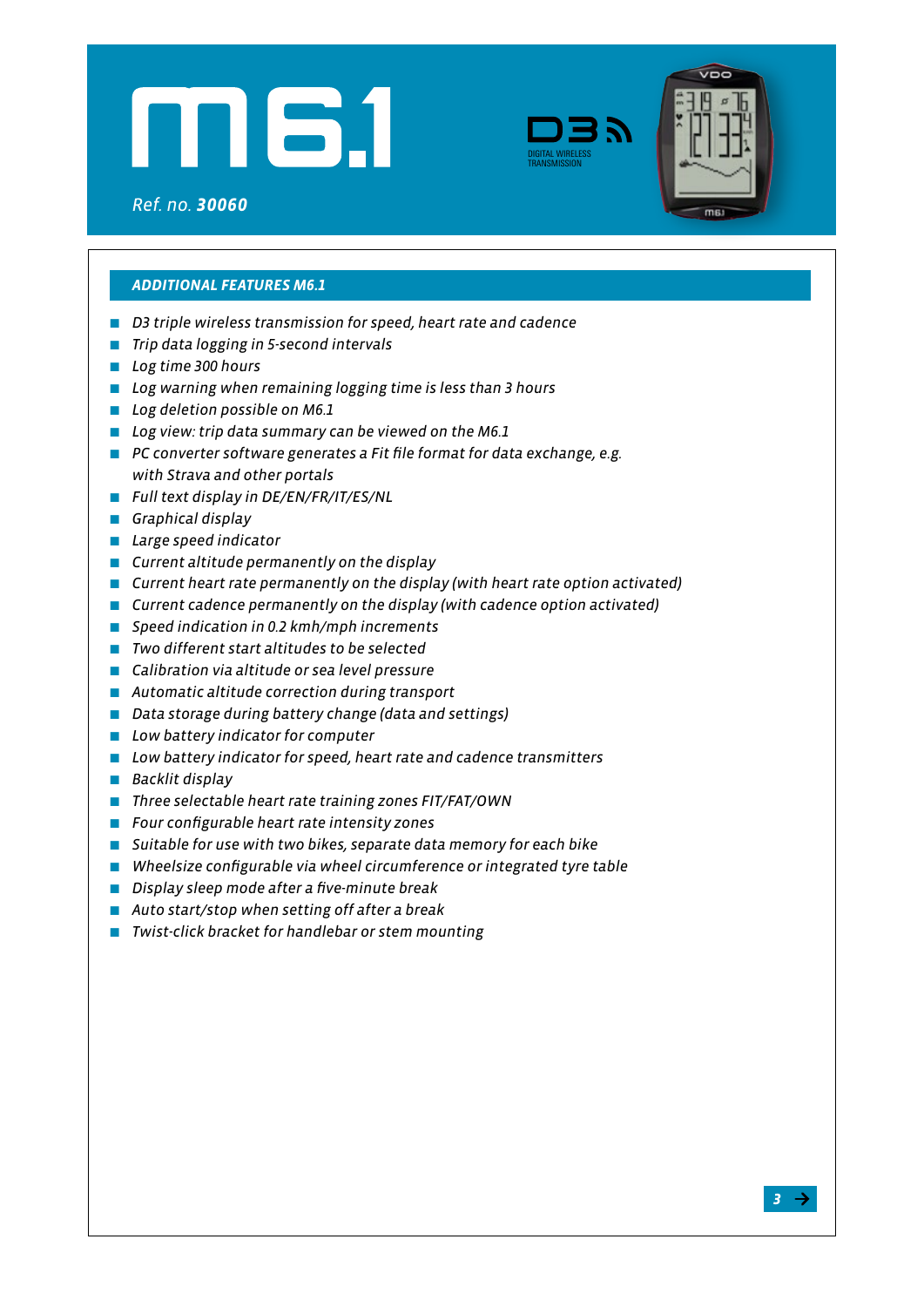





*Ref. no. 30060*

| <b>TECHNICAL SPECIFICATIONS</b>                         |                                                                                   |
|---------------------------------------------------------|-----------------------------------------------------------------------------------|
| Computer:                                               | Approx. 55 H x 45 W x 16 D mm                                                     |
| Display:                                                | H approx. 39 mm, W approx. 29 mm                                                  |
| Computer weight:                                        | Approx. 30 g                                                                      |
| Handlebar bracket weight:                               | Approx. 10 g                                                                      |
| Speed transmitter weight:                               | Approx. 20 g                                                                      |
| Heart rate transmitter weight:                          | Approx. 50 g                                                                      |
| Cadence transmitter weight:                             | Approx. 25 g                                                                      |
| Computer battery:                                       | 3V, type 2450                                                                     |
| Computer battery service life:                          | Approx. 1 year (approx. 8,000 km 5,000 mi)                                        |
| Speed transmitter battery:                              | 3V, type 2032                                                                     |
| Speed transmitter battery life:                         | Approx. 1 year (approx. 10,000 km 6,000 mi)                                       |
| Heart rate transmitter battery:                         | 3V, type 2032                                                                     |
| Heart rate transmitter battery life:                    | Approx. 1.5 years                                                                 |
| Cadence transmitter battery:                            | 3V, type 2032                                                                     |
| Cadence transmitter battery life:                       | Approx. 1 year                                                                    |
| Wireless transmission range:<br>Speed transmitter:      | 75 cm                                                                             |
| Wireless transmission range:<br>Heart rate transmitter: | 90 cm                                                                             |
| Wireless transmission range:<br>Cadence transmitter:    | 90 cm                                                                             |
| Temperature indicator range<br>on the display:          | $-20^{\circ}$ C to $+70^{\circ}$ C/ $-4^{\circ}$ F to $+158^{\circ}$ F            |
| Speed range:                                            | For wheel size 2,155 mm: min 2.5 km/h, max 199 kmh,<br>min. 2.4 mph, max. 124 mph |
| Ride time measurement range:                            | Up to 99:59:59 HH: MM: SS                                                         |
| Trip distance odometer<br>measurement range:            | Up to 9,999.99 km or mi                                                           |
| Trip section counter measurement<br>range:              | 99:59:59 HH:MM:SS                                                                 |
| Trip section distance counter<br>measurement range:     | Up to 9,999.99 km or mi                                                           |
| Navigator measurement range:                            | From -99.99 to +999.99 km or mi                                                   |